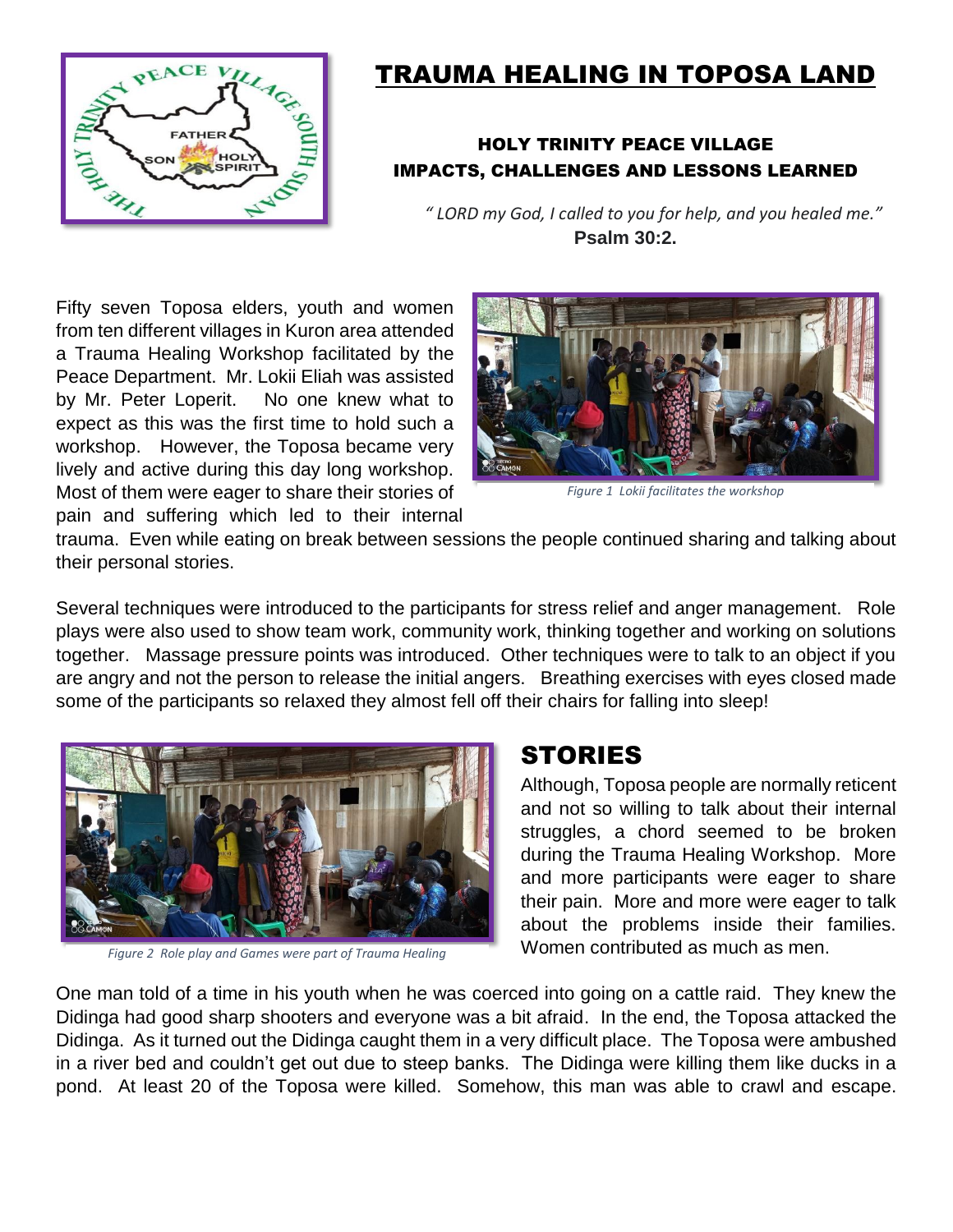However, from that time onward he couldn't stop the nightmares. He related how he would be collecting fruit by a river and suddenly he would get shivers and shakes. He promised not to ever go there again. He continues to live with this trauma.

Another woman told a story of 2008 when she was young. She was alone cooking in the kitchen in the HTPVK compound guest house when two men entered. They were traders from Katanya. They wanted to abduct her and then rape her.

She still remembers and when meeting these people later she would begin shaking uncontrollably. She avoided them as much as possible. Much later these men realized what they



*Figure 3 People continue to discuss their stories and trauma from the past even during breaks*

had done was wrong. They actually apologized. ( The two men were at the Trauma Healing session and verified her story.) Now they are friends and there are no more hostilities.

Another woman shared a story from last year in Napil village. She had a fight with her husband. He was abusing her parents and told her to GET OUT and return to her village. He beat her. She fears him to this day. He left her for over 3 months. He wouldn't talk to her. She was in a dilemma. Then the husband spoke with a member of the Napil village who served as a sort of mediator. He tried his best but still couldn't resolve the man's issues with his wife. So this issue is still outstanding.

Another man was traumatized by the Kuron River. In those days there was no bridge. A group of Toposa were on a cattle raid and tried to cross the swollen river. He somehow fell into the swirling and rushing water. He was quickly carried away from them. He fought for his life going under many times. About 4 or 5 kilometers downstream he was miraculously pushed to shore. His friends came running but they thought for sure he was dead. They saw it as a miracle that he survived. However, to this day the man will not go near large bodies of water.

is reconciled.



*Figure 4 Mr. Lokii Eliah leads the participants in Trauma Healing techniques*

Another man was in a vehicle which tried to cross a river. He was able to escape and get to safety but his friend in the vehicle with him drowned. He had to watch helplessly. He can't forget this experience and has tremors when crossing rivers.

One man said that he beat his wife. After some time and reflection, he regretted it. He said most Toposa men slowly come to their senses. He just started talking to his wife and now they are okay.

The women agreed that when their husband talks to them that is like an apology. Even if they just tell them to get food ready or make their bed. This is the Toposa way to forgive. Even if the man's words are harsh, just the fact he is talking with his wife shows he